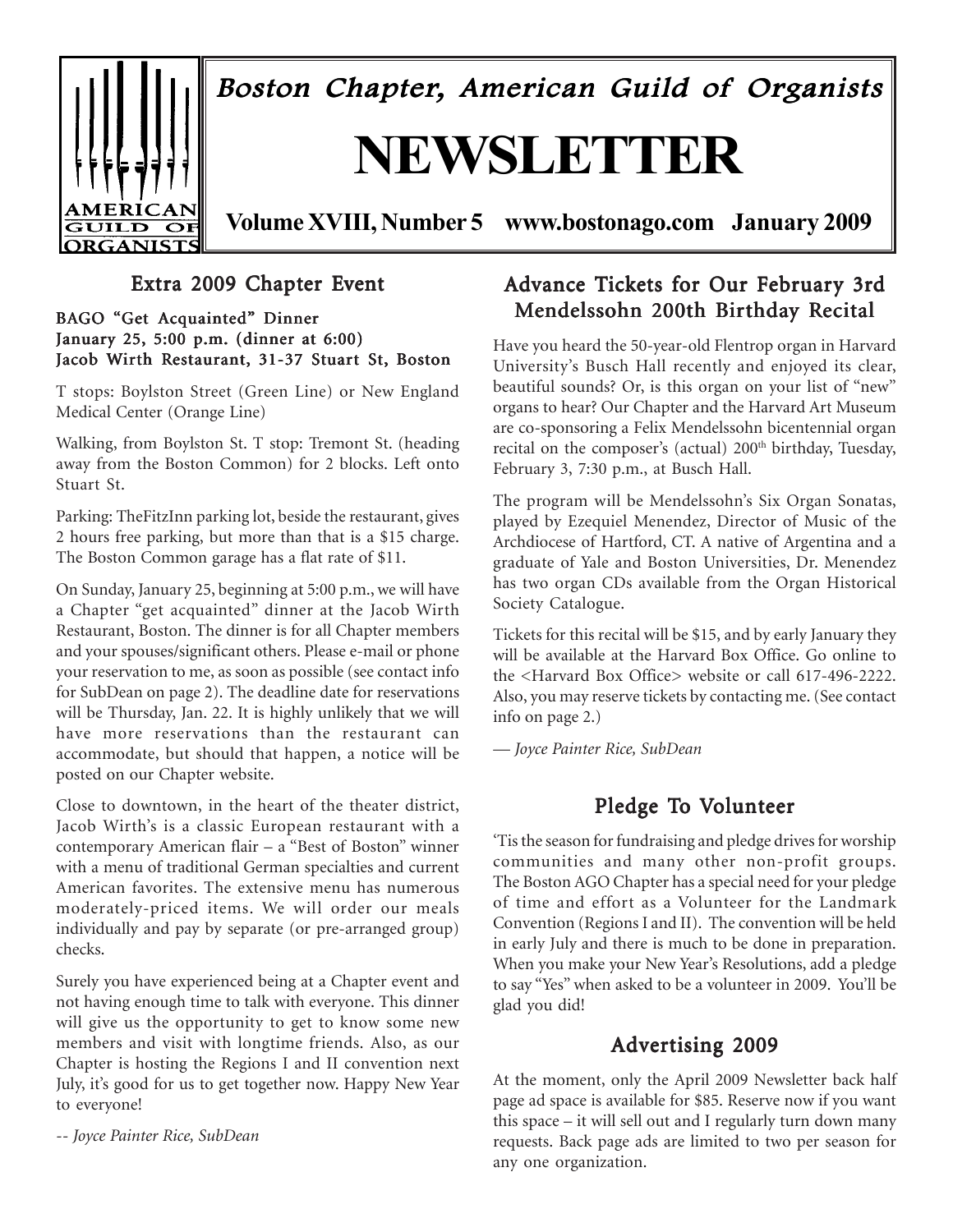### Dean's Message

### Resolve to Make Music!

A blessed Epiphany and New Year of peace and well-being to each of you!

At the start of 2009, many may feel that the greeting "Happy New Year" should be a question and not an exclamation. However, my "cockeyed optimism" tells me to try and keep a positive outlook when contemplating the year ahead, and what I find fascinating is that staying positive becomes much easier when I am actually *doing* music, and doing it for *myself*.

Now at first glance, that may sound rather selfish, but I have come to realize, over the years, that a big part of being a good musician for others (which is mainly what we do), is to make sure I am taking care of myself musically. Taking time to play music, for myself, can take my mind off the pressures of too much work, or relieve the stress of things not going well, or just make me less grumpy. Even if all I do is a few minutes of something very simple.

So the next time you find yourself stressed out, take a deep breath, pull out some music, go to the organ or harpsichord or piano, and start playing. It should be music within your comfort level. Also remember it is not a performance, so perfection is not the goal, nor is it the time to tease out fingering or pedaling, nor do a Shenkerian analysis! If this kind of music-making becomes part of your daily routine, then the benefit to your psyche will accumulate.

Another "resolution" I put in place a few years ago is to set aside the beginning of my practice sessions to read through music. Usually it is something I have not played before, or at least not in awhile. It is usually keyboard music, but sometimes it will be a choral piece. Among the benefits are keeping my sight-reading skills in top form, and finding new music to use (or not use).

Don't forget the intellect! I enjoy learning about music almost as much as learning the music itself. Most immediately, this means working out the technical puzzles a new piece may present, and analyzing it with all those things we learned in school: harmony, counterpoint, form, etc. For my reading, it is musicological findings and composers' biographies (especially around J. S. Bach, about which new material seems to pop up with regularity!).

*(continued on next page)*

#### **Executive Committee Meetings**

7-9 pm, Church of the Advent, 30 Brimmer St, Boston. Charles MBTA Mon Jan 12, Tues Mar 10, Mon Jun 1

Executive committee meetings are open to all Chapter members.

Newsletter of the Boston Chapter, American Guild of Organists Published 10 times a year, September-June. Distributed to members & associates of the Boston Chapter, AGO.

Mailed at standard mail rates from Boston MA. Boston Chapter/AGO c/o Timothy Hughes, Membership 247 Washington St #24, Winchester MA 01890. Copyright © 2009, Boston Chapter, American Guild of Organists

#### *Boston Chapter, AGO Officers 2008-2009*

| Dean                                         | Lee Ridgway                            |  |  |  |  |
|----------------------------------------------|----------------------------------------|--|--|--|--|
| <u>ridgway@mit.edu</u>                       | 617-436-1193                           |  |  |  |  |
| SubDean                                      | Joyce Painter Rice                     |  |  |  |  |
| joyceorganist@aol.com                        | 978-465-1901                           |  |  |  |  |
| Treasurer                                    | Kirk Hartung                           |  |  |  |  |
| kbhartung@aol.com                            | 508-820-3440                           |  |  |  |  |
| Assistant Treasurer                          | Charlene Higbe                         |  |  |  |  |
| $\text{cthigbe}(a)$ aol.com                  | 617-497-0610                           |  |  |  |  |
| <b>Broadcasts</b>                            | Martin Steinmetz                       |  |  |  |  |
| cmsteinmetz@verizon.net                      | 781-235-9472                           |  |  |  |  |
| Chaplain                                     | The Rev. David Hefling<br>617-472-0737 |  |  |  |  |
| Competitions                                 | David Baker                            |  |  |  |  |
| dgb137@mac.com                               | 617-367-4260                           |  |  |  |  |
| Examinations                                 | Glenn Goda                             |  |  |  |  |
| glenngoda1545@aol.com                        | 617-442-7079                           |  |  |  |  |
| Library                                      | Joseph Dyer                            |  |  |  |  |
| joseph.dyer@umb.edu                          | $617 - 527 - 6403$                     |  |  |  |  |
| Membership Secretary                         | Timothy Hughes                         |  |  |  |  |
| thughes $56@$ comcast.net                    | 781-369-1905                           |  |  |  |  |
| Membership Committee                         | Judy Green                             |  |  |  |  |
| ilgreen@green-associates.com                 | 617-482-3044                           |  |  |  |  |
| Newsletter                                   | Jim Swist                              |  |  |  |  |
| swist@comcast.net                            | 781-643-9733                           |  |  |  |  |
| Organ Advisory                               | Richard Hill                           |  |  |  |  |
| smhill42ne@earthlink.net                     | 508-238-6081                           |  |  |  |  |
| Placement                                    | Janet Hunt                             |  |  |  |  |
| janet.hunt@sjs.edu                           | 617-746-5433                           |  |  |  |  |
| Professional Development                     | TBA                                    |  |  |  |  |
| Recording Secretary                          | Kirsten Johnson                        |  |  |  |  |
| ikmniohn@aol.com                             | 978-443-3472                           |  |  |  |  |
| Registrar<br>dan.mckinley@christchurchhw.org | Dan McKinley                           |  |  |  |  |
| <i>SPAC</i>                                  | 978-412-8174<br>Martin Steinmetz       |  |  |  |  |
| emsteinmetz@verizon.net                      | 781-235-9472                           |  |  |  |  |
| <b>Substitutes</b>                           | Joshua T. Lawton                       |  |  |  |  |
| itlawton@mac.com                             | 617-926-1042                           |  |  |  |  |
| YOI<br>cymswillie@comcast.net                | Mary Sue Willie                        |  |  |  |  |
| sbudwey@hotmail.com                          | Stephanie Budwey                       |  |  |  |  |
| Auditors                                     | Martin Steinmetz                       |  |  |  |  |
| emsteinmetz@verizon.net                      | 781-235-9742<br>Craig Smith            |  |  |  |  |
| csmith@groton.org                            | $781 - 740 - 4541$                     |  |  |  |  |
| Region I Councillor                          | E. Lary Grossman                       |  |  |  |  |
| elg@bradygrossman.com                        | $413 - 247 - 9426$                     |  |  |  |  |
| District Convener                            | Robert Browne                          |  |  |  |  |
| $rbrownel$ @capecod.net                      | 508-432-7328                           |  |  |  |  |
| Webmaster                                    | Mark Nelson                            |  |  |  |  |
| marknelson@cbfisk.com                        | 978-283-1909                           |  |  |  |  |
| <b>Executive Committee</b>                   |                                        |  |  |  |  |

*Todd Beckham, Janet Hunt, Patrick Kabanda, Lois Regestein, Judy Green, Michael Smith, Mary Beekman, Mark Dwyer, Glenn Goda, Mark Nelson, Laura Jensen, Craig Benner*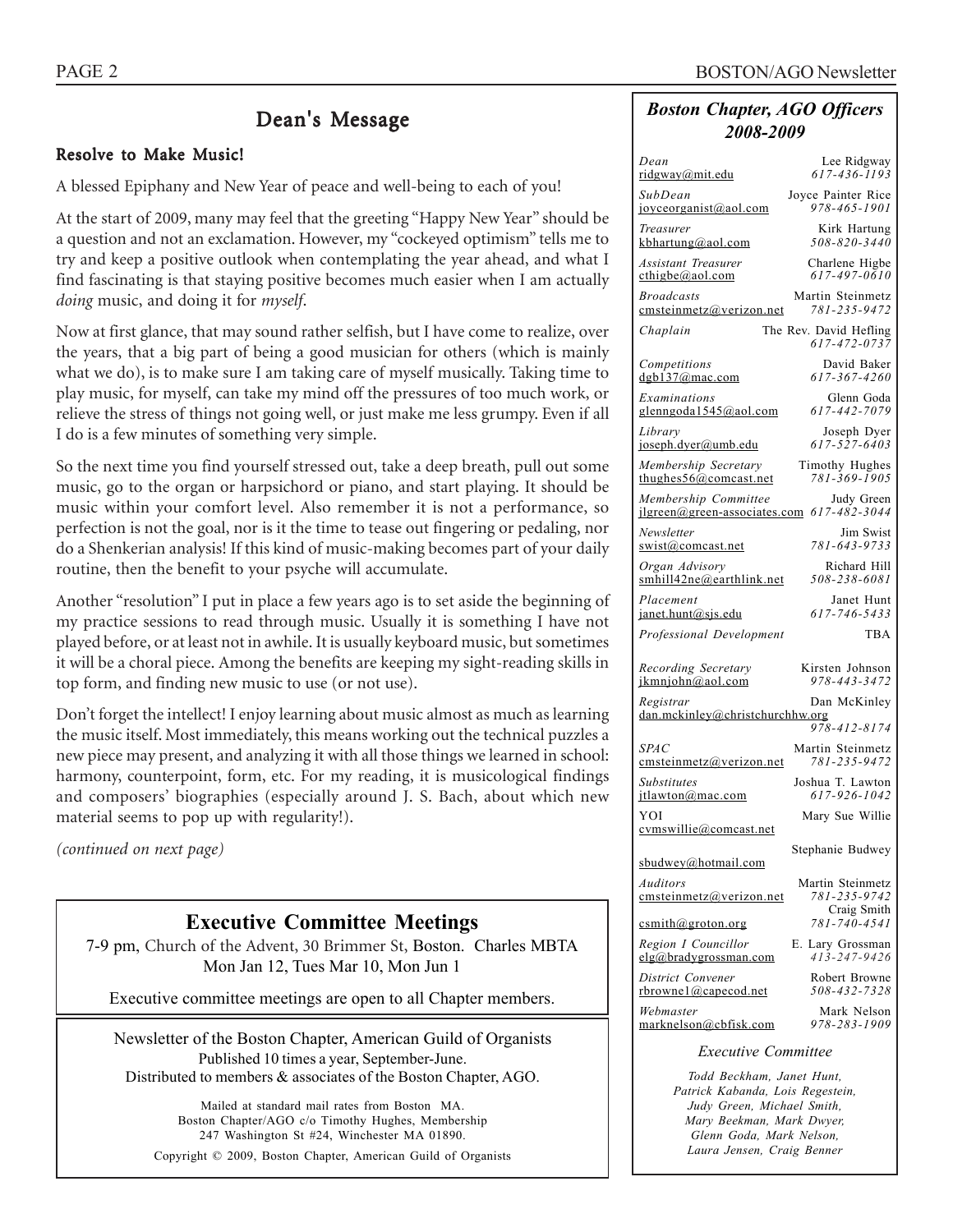#### Dean's Message *(continued from previous page)*

My last suggestion is to rearrange heaven and earth so as to have time each day to do at least a little of what is described above. Believe me: as one who has done so, it is possible, and you will thank yourself for it!

*-- Lee Ridgway*

### A Boston Organist's Saga Chapter II

### I'll talk to...

Marie Claire - I knew she would practicing tonight, so I hoofed it over to the Church of the Five Foolish Virgins and found the noted organist seated at the console of her Casanova organ, originally built as a free-standing instrument for the Church of St. Paul Without the Walls, where it could not hold a tuning for obvious reasons and drastically changing climactic conditions. To my surprise, her first words to me were "I vant to be Alain. Stop Messiaen around here." She was not even interested in the sack of Rheinbergers I brought for her, along with a small jar of marinated arpeggios. "To be perfectly Franck, I would rather have a Froberger instead - plus it is getting cold in here and I have Holst in my Sachs."

#### *-- G. Fredrick Guzasky*

*Note:* This story was begun in our December newsletter, and the request was made for someone to write the next paragraph. Thank you, Fred Guzasky, one of our First Night recitalists, for writing Chapter II. Will YOU write the next paragraph? Send it to the SubDean (contact info on page 2). Please try to include a cliché. You may want to leave the final sentence in your paragraph unfinished, to be a starting point for the next writer.

### Young Organist Initiative Auditions

YOI Auditions will be held at The Boston Archdiocesan Choir School, 29 Mount Auburn St, Cambridge, next to St. Paul Church, on the corner of Bow and Arrow Sts. This is a few blocks down Mass Avenue (toward Central Square) from the Harvard Square 'T' Station. The auditions will be held on Saturday, January 24, 2009 at 1:00 pm and should not take more than one and a half to two hours.

Please provide the information on the adjacent form and return it to:

Mary Sue Willie 41 Hillcrest Road Concord, MA 01742 Fax: 978-371-1529

### **CHAPTER PROGRAMS February - May**

#### **February 3, Tuesday, 7:30 p.m.**

*Felix Mendelssohn's Bicentenary Organ Recital*  Ezequiel Menendez, Organist Adolphus Busch Hall, Harvard University Admission \$15; contact SubDean Rice to reserve tickets in advance of January 1

#### **March 2, Monday, 7:30 p.m.**

*The Registration of J.S. Bach's Organ Works*  Dr. Quentin Faulkner, AAGO, Lecturer/Presenter Sponsored by the BAGO Organ Library Committee Boston University School of Theology

#### **March 21, Saturday, 10:30 a.m. – 5:30 p.m.**

*Bach Organ Recitals on his 324th Birthday*  Co-sponsored by the First Lutheran Church The First Lutheran Church of Boston

#### **May 11, Monday, 6:00 p.m.**

*BAGO Annual Meeting, Dinner, Members' Recital*  Holy Name Parish, West Roxbury

### YOI Scholarship Application

Please provide the following information:

Student's Name: Parent (or legal guardian): Postal Address: Telephone: E-mail: Student's D.O.B.: Student's grade in school: Years of study in: Organ: Piano: Other: Primary Music/Instrument Teacher's Name: Teacher's Telephone Number:

Audition Instrument (ORGAN or PIANO?) Works to be performed (please include both composer and title of piece).

Why do you want to study the organ?  $|$  How did you hear about the scholarship auditions? Have you attended any of the YOI activities in the past? If yes, please elaborate: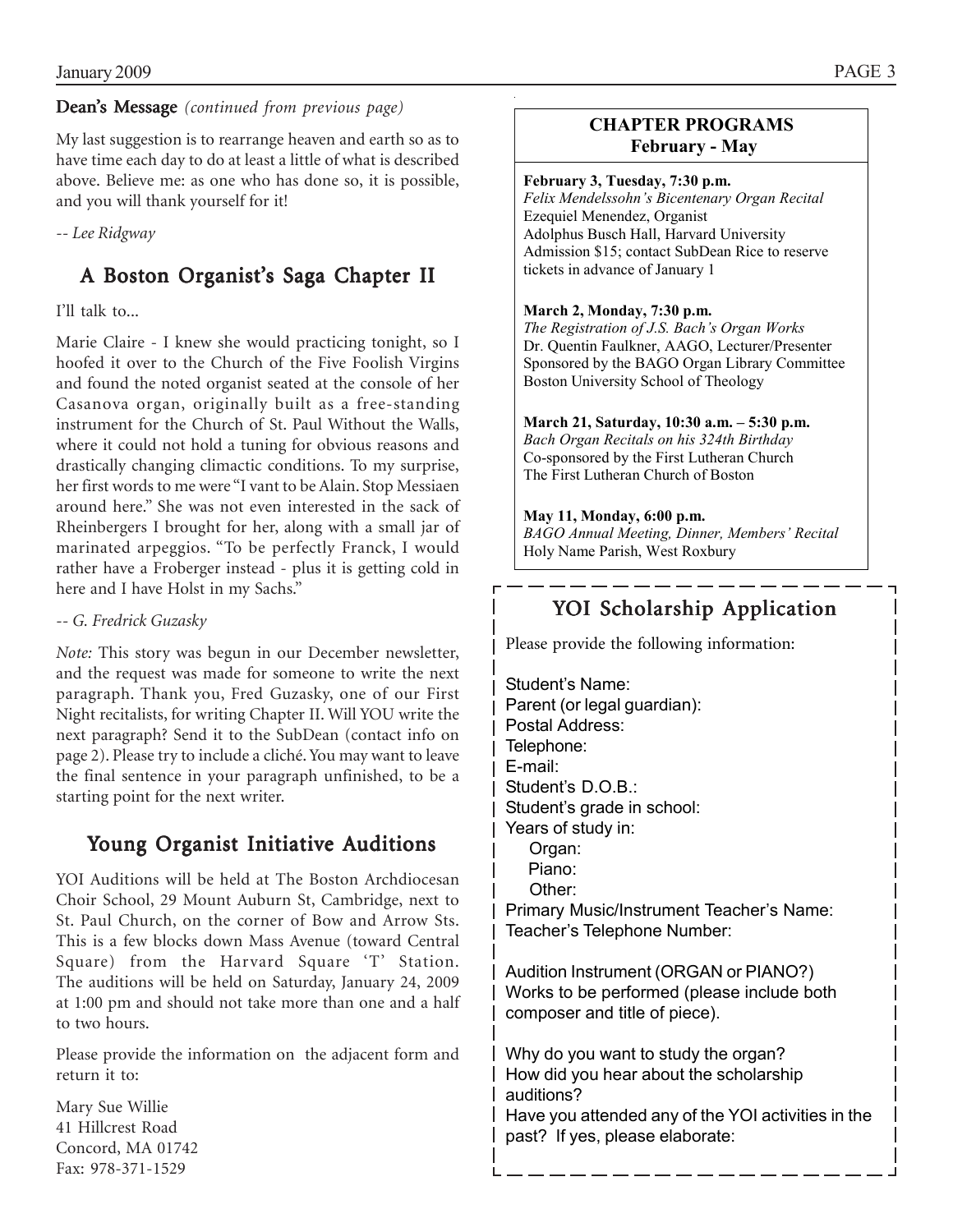### To Be A Mentor: A Resolution For 2009

I moved to Boston in 1974 and soon afterwards I met George Faxon, who then was Music Director at Trinity Church, Copley Square, and a faculty member at BU. I began attending the Sunday evening services at Trinity, for which George played and directed his full choir of loyal, longtime singers. George knew that I had a MSM degree and had been assistant organist at Duke University for a year. He told me I could practice at Trinity and said "come over anytime." Essentially he said that he didn't practice anymore, at least at church, and that may have been true because he knew so much repertoire and played so well. I still can hear him casually saying "come over anytime." And, for the most part, I didn't.

I did not realize that he was offering to be a mentor for me. He invited me to play a Lenten series recital at Trinity. And he sent me the first of several music scores that he photocopied and personally bound with hinged tape, Scotch invisible tape on the edges and extra heavy cardstock brown covers. The scores themselves are a work of art, almost indescribable in their perfection. They would arrive in the mail with a brief typed letter, signed "Uncle George." That first score I received was *Studio da Concerto* by Raffaele Manari. It's a 12-page tour de force concert piece on "Salve Regina" and its main feature is virtuoso pedaling. I did not realize that as a mentor and challenger, George sent me that piece to help me. I never learned it. How I wish I had.

However, I did learn other pieces that he sent me. I mentioned Reger's *Straf mich nicht* to him and, unsolicited, he sent me an enlarged score of it, from which I played at Methuen. Once or twice I called him to ask if he had a certain score. A few days later a copy of it would arrive in the mail. Believe me, there are others who will tell you the same story!

In time I learned that Uncle George did this mentoring, score producing, sharing of his library with numerous younger Boston organists. He was quiet about it and actually did not call attention to himself at all. But I believe that he diligently found his way to mentor us all and challenge us to do more than we thought would be possible.

I now am the same age that George was when I met him and I think a lot about mentoring. I believe it's important both to individuals and to our profession. By George's example, one can mentor intentionally. Generosity, openness and helpfulness all are part of it.

George Faxon was Dean of our Chapter in 1954-55. He passed away in 1992, at the age of 79. I suggest a goal for 2009: that we all find our own way to be mentors.

*--Joyce Painter Rice*

### Boston Boy Choir Holds Open House

The Boston Archdiocesan Choir School (Jennifer Lester, music director; Sherri Kenney, principal), home of The Boston Boy Choir, hosts an Open House on Wednesday, January 28, in celebration of the National Catholic Schools Week. Begining with 8 AM Mass at St. Paul's Catholic Church, located at Bow and Arrow Streets in Harvard Square, BACS opens its doors to the community for the opportunity to see the full educational program it offers to boys in grades 5-8. The 57 boys at BACS will share what they are learning in math, history, literature, science, social studies, French and, of course, music. To attend the BACS Catholic Schools Week Open House, please call 617-868-8658.

Founded in 1963 by Dr. Theodore Marier, The Boston Archdiocesan Choir School is a full-time day school for boys at St. Paul Church in Harvard Square. Dedicated to providing rigorous academic training and an extensive and unique education in music and liturgy, BACS accepts musically talented and academically qualified fourth-grade boys for full-time study beginning in grade 5.

Music is taught in a thorough and systematic way, from vocal music to composition to performance on recorder and piano. In addition, BACS boasts two excellent handbell choirs and a recorder consort heard in concert twice a year. Outstanding and diverse academic offerings give students a strong foundation in basic skills and provide multiple opportunities for enrichment. Classes are small and motivation is high, making a lively, energetic and creative classroom environment.

Boys in grade 4 are auditioned in the Spring to begin their studies at BACS in grade 5. Parents who are interested in having their fourth-grade son audition for BACS are encouraged to contact the school office by calling 617-868-8658. All students at BACS receive a working scholarship to help cover tuition and fees.

Visit us on-line at www.bostonboychoir.org.

### YpM Auditions

Youth pro Musica, the Greater Boston Youth Chorus, holds auditions for its Spring 2009 season from 6-9 PM on the evenings of Monday, January 5 and Tuesday, January 6 at First Unitarian Society, 1326 Washington Street in West Newton. All children (both changed and unchanged voices) in grades 3-12 are invited to audition. For an audition appointment, please contact Peter Krasinski, YpM's Artistic Director, at 617-666-6087 or e-mail auditions@youthpromusica.org. Learn more about Youth pro Musica online at www.youthpromusica.org.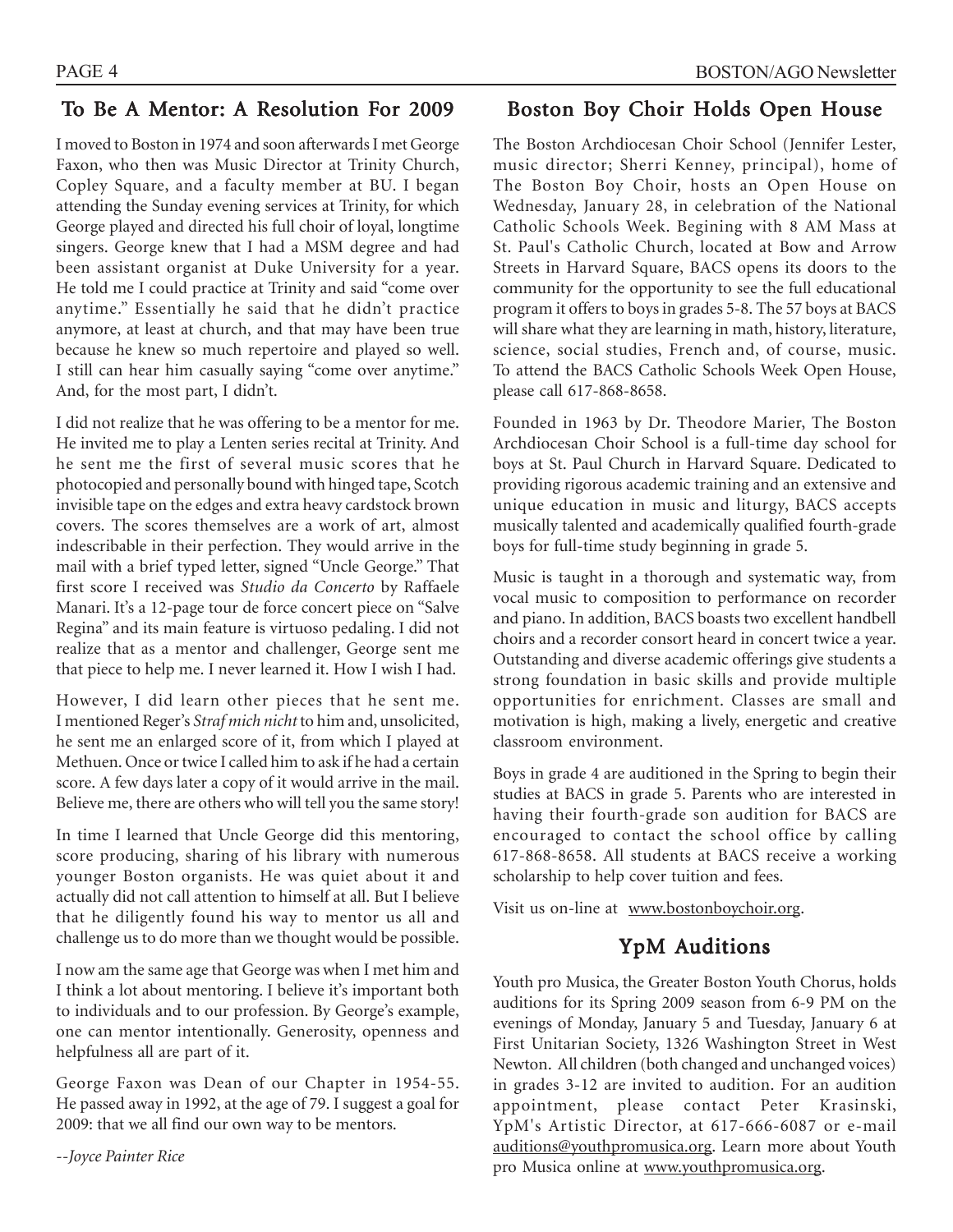### Boston AGO 2009 Regions I & II Convention

The Boston chapter of the AGO welcomes you to the Landmarks Convention, July 1-4, 2009, for Regions I and II! We begin on Wednesday morning, July 1, and conclude on Friday night, July 3. This leaves Saturday, July 4, open for you to stay in the area and take the optional midday excursion to hear the famous Methuen Memorial Music Hall Organ, to settle on the famous Charles River Esplanade for the annual Boston Pops Concert with fireworks, or to head home to celebrate Independence Day your own way.

We have planned a *Green Convention:* most venues are within walking distance of the hotel, and your registration will include a pass for unlimited travel on all modes of public transportation for seven days. We will offer the option of a bus transportation package for an additional fee (minus the cost of a mass-transit pass) but convention participants are strongly encouraged to help us keep Boston as clean and free of idling buses as possible.

Boston is a city of landmarks: historical, political, architectural, and musical. As organists, how would we trace the development of our craft without the landmark American organs, churches, and halls of greater Boston? Think of Aeolian-Skinner at Symphony Hall, The Christian Science Mother Church, and The Church of the Advent; Charles Fisk at Old West Church; Ernest M. Skinner at Old South and Trinity Churches. There are new landmarks of our craft here, too: Richards & Fowkes at First Lutheran Church; Shoenstein at Christ Church, Cambridge; and the lovingly restored Welte at Church of the Covenant. It is good to visit and revisit the landmarks of our identity and even better to do it together!

Among the artists matched up with our landmark venues are Christa Rakich, David Briggs, Hatsumi Miura, Peter Sykes, and Diane Meredith Belcher. The New Philharmonia Orchestra will perform with James David Christie at Symphony Hall, two brass ensembles will join organist Barbara Bruns for an evening of polychoral splendor at Trinity Church, and Peter Krasinski will improvise accompaniment to a silent movie on the ultra-orchestral Skinner in Old South Church. Pre-convention events include the AGO/Quimby Regions I and II Competitions for Young Organists on Tuesday, June 30, and a concert that evening by Stuart Forster on the new Schoenstein organ in Christ Church, Cambridge – the post once held by E. Power Biggs.

We are very pleased to offer complimentary registration for up to 25 students with ID. Please get the word out! Students should register by e-mail or USPS directly to Mary Sue Willie, Registrar, 41 Hillcrest Road, Concord, MA 01742; cvmwillie@aol.com.

Early member registration (by Feb. 28, 2009) is \$295. It goes up \$50 to \$345 on or after March 1. Senior registrants and spouses/partners of all registrants receive a \$50 discount. Please see the convention website where you can register online with *PayPal*: www.agoboston2009.com. A hard copy of the registration form is included with this newsletter for the convenience of those who prefer to register by USPS and check. However, we would urge you, if you can, please to register via the website.

Our hotel is the Back Bay Hilton, located in the heart of Boston. And the room rate is unbeatable! How often can you stay in the heart of Boston on the Fourth of July for just \$189 per night? To reserve your room, follow the link on the convention website or call 1-800-HILTONS. The local hotel number is: 617-236-1100.

Please make plans now to attend the entire convention. Let it be for you a three- or four- day retreat. Even if your home is in the Boston area, leave it and check into the Back Bay Hilton to be with your AGO friends and colleagues. Remember, your colleagues benefit by your presence as much as you benefit from theirs. We are expecting you and looking forward to sharing our city's many landmarks with you.

*-- Michael Kleinschmidt, Convention Coordinator*

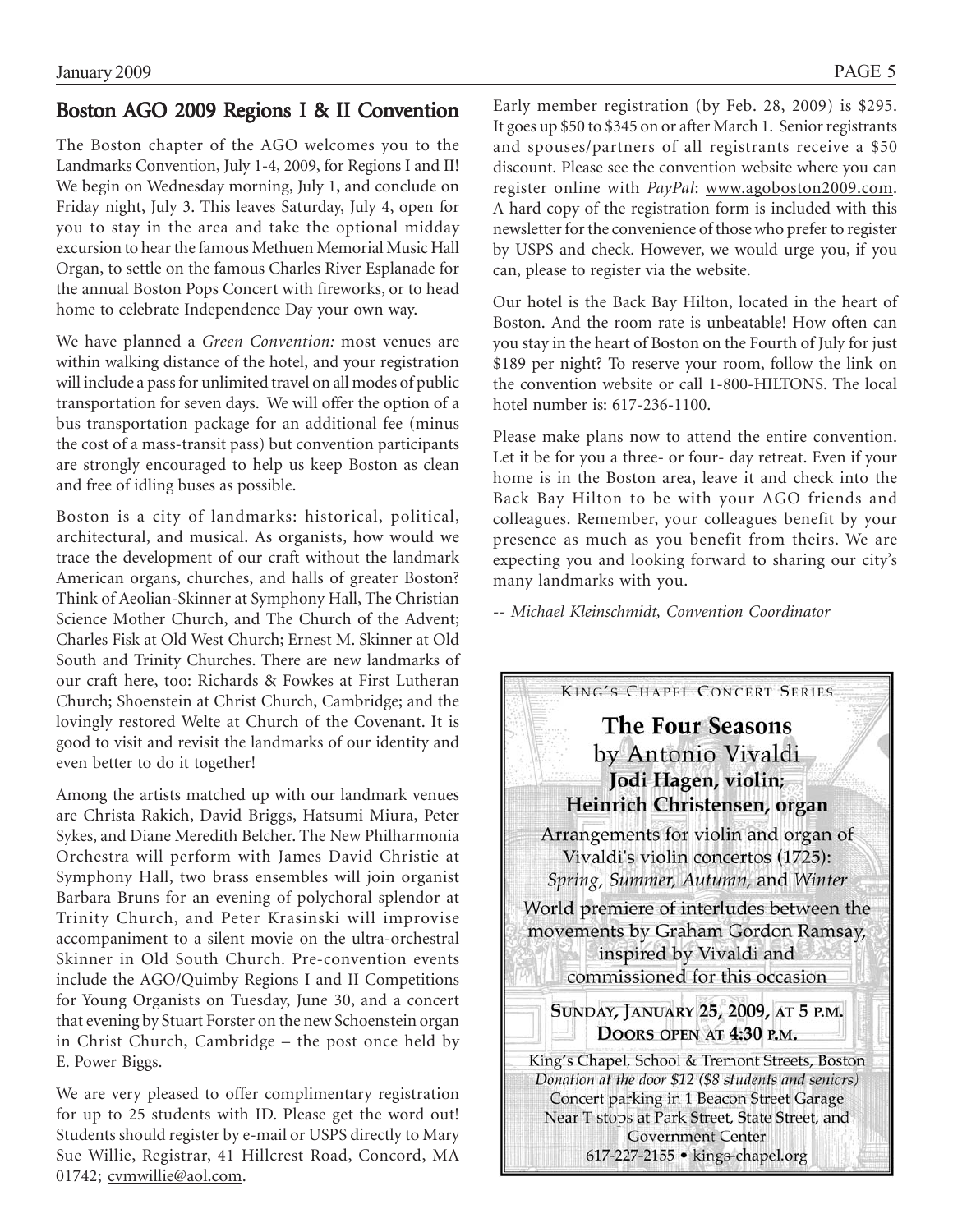### **BOSTON/AGO CONCERT CALENDAR**

### Wednesday, December 31 Friday, January 9

#### 5:00 pm

Choir of the Church of the Advent (Dwyer, *cond*; Wood, *org*): Christmas Lessons & Carols: Mendelssohn, Ledger, Scheidt, Whitacre, Lister, Bennett, Villette, Bassano; arrangements by Cleobury, Preston. Church of the Advent, 30 Brimmer St, Boston. 617-523-2377 x 41 Donation h

#### 9:00 pm

Heinrich Christensen, organ: Bach. King's Chapel, 58 Tremont St, Boston. 617-227-2155 1st Night Button  $\boxed{6}$ 

#### 10:00 pm

Brink Bush, G Fredrick Guzasky, Lois Toeppner, organ: AGO "First Night" Organ Recital. Arlington St Church, Arlington & Boylston Sts, Boston. www.firstnight.com 1st Night Button

#### Friday, January 2, 2009 12:15

Amanda Mole, organ: Trinity Church, Copley Sq, Boston. 617-536-0944 x389 Donation **A** 

### Saturday, January 3

#### 9:30 am

Recorders/Early Music MetroWest: Handel Tribute, 250th anniversary of his death. Coached consorts at 4 levels, Trinity Episcopal Church, 81 Elm St, Concord MA. 978-264-0584 Consort Visitors \$12

#### Tuesday, January 6

12:15 pm

George Sargeant, organ: Bach, Buxtehude, Franck, Dell. King's Chapel, 58 Tremont St, Boston. 617-227-2155 Donation \$3 **b** 

#### 6:30 pm

Advent Parish Choir (Dwyer, *cond*; Wood, *org*): Solemn Mass of the Epiphany: Lassus, Edwards, Bennett, Monk. Church of the Advent, 30 Brimmer St, Boston. 617-523-2377 x 41 Donation  $\boxed{6}$ 

#### 12:15 Marc Pacoe, organ:

Trinity Church, Copley Sq, Boston. 617-536-0944 x389 Donation h

#### Sunday, January 11

2:30 pm

EMCATOS Annual Young Organist Concert: Mark Herman, organ; Anthony Snitker, vocalist. Knight Auditorium, Babson College, Wellesley MA. www.EMCATOS.com \$16/15 Under 16 Free with adult Advance sale \$14, 10+ \$12

#### 3:00 pm

Boston Boy Choir, St Paul Men's Schola (Lester, *dir*); St Paul Parish Adult Choir (Perazza, *dir*): A Festival of Lessons & Carols for Epiphany & the Baptism of the Lord: Nestor, Mathias, Bolden, Sharpe. St Paul Church, Bow & Arrow Sts, Cambridge. 617-491-8400 Donation **b** 

#### 7:00 pm

Henry Lebedinsky, clavichord: Oginski, Vorisek, Saskiej, Bortniansky, Bohdanowicz, Brixi, Stepan. Reception follows. First Church Congregational, 11 Garden St, Cambridge. 781-891-0814 \$15/10 st & BCS 4

#### Tuesday, January 13 12:15 pm

Mary Sears, soprano; Heinrich Christensen, organ: Peeters *Speculum Vitae,* Woodman *Four Mirthless Songs.* King's Chapel, 58 Tremont St, Boston. 617-227-2155 Donation \$3 **A** 

#### Friday, January 16 12:15

Stuart Forster, organ: Trinity Church, Copley Sq, Boston. 617-536-0944 x389 Donation h

#### 7:30 pm

Renaissonics & Friends (Tyson, *dir*); Ken Pierce, dancer/historian: Teaching dances from the 15th, 16th & 17th centuries. Refreshments. No partner required. Jewett Hall, First Church Cong,

11 Garden St, Cambridge. 617-661-3353 \$8

#### 7:30 pm

Thomas Murray, organ. Chapel of St Peter & St Paul, St Paul's School, 325 Pleasant St, Concord NH. clynch@sps.edu

### Saturday, January 17

8:00 pm BEMF: Venice Baroque Orchestra (Marcon, *dir*); Giuliano Carmignola, violin: Vivaldi. Emmanuel Church, 15 Newbury St, Boston. 617-661-1812

### Sunday, January 18

#### 3:00 pm

Joan Lipppincott, organ. St Joseph Memorial Chapel, College of the Holy Cross, Worcester MA. 508-793-2296 Free 因

#### 3:30 pm

Lipzodes: Juan Carlos Arango, shawms; Yonit Kosovske, organ; Sung Lee, shawms; Anna Marsh, dulcian & shawms; Wolodymyr Smishkewych, voice & percussion. Music from 16-century Guatemala. St Martin's Church, Orchard Ave at Wayland Sq, Providence RI. 401-621-6123 \$20/18/10

#### 4:00 pm

Seraphim Singers (Lester, *cond*): "Distinctly English: Choral Masterworks from the British Isles" featuring Vaughan Williams *Mass in g minor.* Saint Stephen's Episcopal Church, 16 Highland Ave, Cohasset MA. 617-926-0126 Free

#### 4:30 pm

Brink Bush, organ: Bach, Vierne, Widor. 5:00 pm Advent Parish Choir (Dwyer, *cond)*: Solemn Evensong & Benediction: Ayleward, Davison, Villette. Church of the Advent,

30 Brimmer St, Boston.

617-523-2377 x41 Donation **b** 

#### Tuesday, January 20 12:15 pm

#### Parnassus Quartet: Puccini *Crisantemi;* Mozart *String Quartet in F major,* K590. King's Chapel, 58 Tremont St, Boston. 617-227-2155 Donation \$3 因

#### Friday, January 23 12:15

Peter Stoltzfus Berton, organ: Trinity Church, Copley Sq, Boston. 617-536-0944 x389 Donation **b** 

#### 8:00 pm

El Dorado Ensemble: Britannia Triumphans: English Music from the Courts of Charles I & Charles II: Jenkens, Lawes, Lanier, Purcell, Corbetta, others. Lindsay Chapel, First Church Congregational, Mason & Garden Sts, Cambridge. 617-776-0692 \$22/17

### Sunday, January 25

#### 3:00 pm

El Dorado Ensemble *See Friday, January 23 at 8:00 pm.* Somerville Museum, Central St at Westwood Rd, Somerville MA. 617-666-9810 \$17/12

#### 3:00 pm

Seraphim Singers. *See Sunday, January 18 at 4:00 pm.* St Paul Church, Bow & Arrow Sts, Cambridge. 617-926-0126 Don \$20/10 | A

#### 5:00 pm

Jodi Hagen, violin; Heinrich Christensen, organ: Vivaldi *The Four Seasons,* Ramsay *Elements & Transitions* (commissioned for this concert). King's Chapel, 58 Tremont St, Boston. 617-227-2155 Donation \$12/8

### Tuesday, January 27

#### 12:15 pm

Catherine Hedberg, mezzo-soprano; Francisco Roldán, guitar: Dowland, Brouwer, Cordero, García Lorca. King's Chapel, 58 Tremont St, Boston. 617-227-2155 Donation \$3 因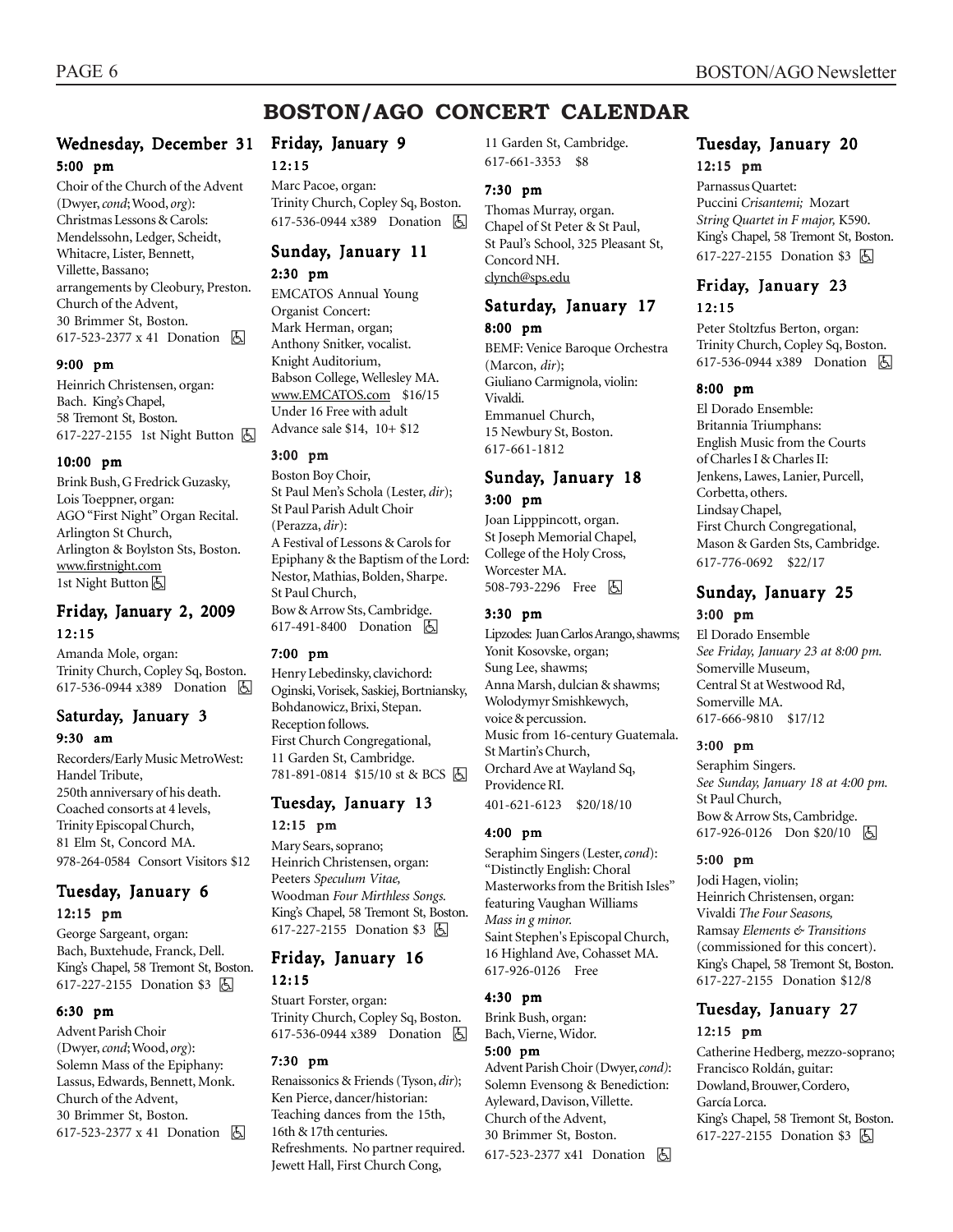#### Friday, January 30 12:15

Woo-sug Kang, organ: Trinity Church, Copley Sq, Boston. 617-536-0944 x389 Donation **b** 

#### 8:00 pm

Christa Rakich, organ: Bach Partita *Sei gegrüsset, Passacaglia in c,* 4 Leipzig Chorales; Heiller Partitas on *Freu dich sehr, Nun komm.* Old West Church, 131 Cambridge St, Boston. 617-739-1340  $$25, 20, 15$  [5]

### Saturday, January 31 7:00 pm

Peter Krasinski, organ: Silent Movie Night. St John's Church, 48 Middle St, Gloucester MA. 978-283-1708 \$15/10 | 5

#### Sunday, February 1 3:00 pm

The Olmstead Ensemble: Beethoven, Hommann, Pleyel. Saint Stephen's Episcopal Church, 16 Highland Ave, Cohasset MA. 617-926-0126 Free

#### 4:00 pm

Christ Church Choirs (Forster, *dir/org*): Choral Evensong: Papadakos, Darke, Baldwin, Bairstow, Howells. Reception follows. Christ Church, Zero Garden St, Cambridge. 617-876-0200 Donation **b** 

#### Tuesday, February 3 7:30 pm

Ezequiel Menendez, organ: Mendelssohn. Adolphus Busch Hall, Harvard University, Cambridge. 617-446-2222 \$15

#### Friday, February 6 12:15

Richard Webster, organ: Trinity Church, Copley Sq, Boston. 617-536-0944 x389 Donation h

#### 8:00 pm

Choir of the Church of the Advent; Harvard Musical Association; Ursula Holliger, harp: Brahms, Mendelssohn, Rheinberger, Vaughan Williams. Church of the Advent, 30 Brimmer St, Boston. 617-523-2377 x 41 Free 因

#### Sunday, February 8 2:00 pm

Kids, Cartoons, & Kotzschmar: Rob Richards, organ; Jeff Pert, cartoonist. Merrill Auditorium at City Hall, 389 Congress St, Portland ME. [5] 207-553-4363 Don \$12, <21 Free

#### Friday, February 13 12:15

Karen Christianson, organ: Trinity Church, Copley Sq, Boston. 617-536-0944 x389 Donation **囚** 

#### Saturday, February 14 9:30 am

Recorders/Early Music MetroWest: Handel Tribute, 250th anniversary of his death. Coached consorts at 4 levels, Trinity Episcopal Church, 81 Elm St, Concord MA. 978-264-0584 Consort Visitors \$12

#### Sunday, February 15 3:00 pm

Mark Steinbach, organ. St Joseph Memorial Chapel, College of the Holy Cross, Worcester MA. 508-793-2296 Free 因

#### Friday, February 20 12:15

Douglas Bruce, organ: Trinity Church, Copley Sq, Boston. 617-536-0944 x389 Donation h

#### 7:30 pm

Renaissonics & Friends. *See Friday, January 16 at 7:30 pm.*

#### 7:30 pm

Scott Dettra, organ: Brewer, Mozart, Bingham, Dupré, Franck. Church of the Advent, 30 Brimmer St, Boston. 617-523-2377 x 41 Donation **b** 

#### Saturday, February 21 7:00 pm

Newport Baroque Orchestra; Providence College; Sine Nomine: Bach Cantatas #22, 150, 166, others. Ryan Concert Hall for the Performing Arts, Providence College, 549 River St, Providence RI. 401-865-2183

#### Sunday, February 22 5:00 pm

Très: English Baroque in Praise of Song, Celebrating Love. St Martin's Church, Orchard Ave at Wayland Sq, Providence RI. 401-621-6123 \$20/18/10

#### 5:00 pm

King's Chapel Choir & Soloists (Christensen, *dir*): "A Night of Snow": Poulenc. King's Chapel, 58 Tremont St, Boston. 617-227-2155 Donation \$12/8

## *A Festival of Lessons and Carols Lessons Carols*

**Celebrating the feasts of the Epiphany and the Baptism of the Lord With works and arrangements by Nestor, Mathias, Bolden and Sharpe**

#### **Given jointly by**

**The Boston Archdiocesan Choir School (Boston Boy Choir) The Saint Paul Men's Schola Jennifer A. Lester, Director**

**The Saint Paul Parish Adult Choir Louis Perazza, director**

**St. Paul Catholic Church Bow & Arrow Streets, Harvard Square**

**Sunday, January 11, 2009, 3:00 P.M.**

**Admission is free and open to the public. Handicap accessible**

### **NEXT DEADLINE:**

#### **January 9 for February, 2009 Issue**

Please send all notices, news, and articles to:

Jim Swist, 34 Jason Street #2, Arlington MA 02476 Or send via e-mail to  $\frac{\text{swist}(a) \text{comest.net}}{}$ (inline text or WORD .doc file attachment)

Calendar notices must be submitted either by e-mail or IN WRITING (please no phone calls). Include: day, date, time, brief description of program, location, address, phone number, price (or donation/free), and whether handicap-accessible.

Listings for each month are due by the first Friday of the prior month. We will include all listings for the month of issue plus as many for the following month as space allows.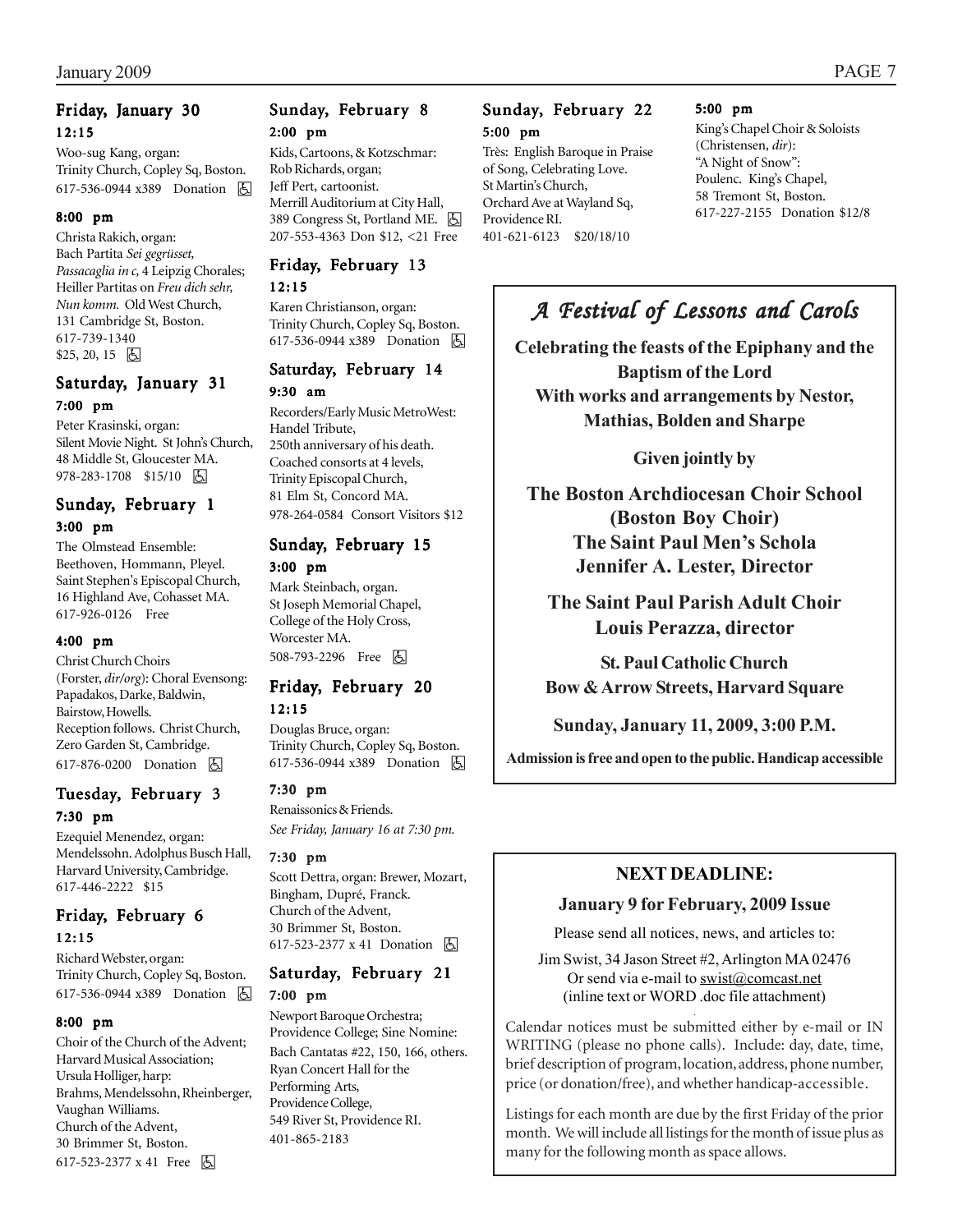#### AGO Boston Chapter Substitute List **UPDATED** December 2008

| Name                       | Phone                                 | E-mail                                | From/<br>Driving radius     | Denoms.<br>Comfortable<br>with | Available<br>Sundays?  | Available<br>as Interim? |
|----------------------------|---------------------------------------|---------------------------------------|-----------------------------|--------------------------------|------------------------|--------------------------|
|                            |                                       |                                       |                             |                                |                        |                          |
| ALCOMBRIGHT, Matthew       | 413.652.1348                          | matt.alcombright@gmail.com            | Boston+30 mi.               | RC                             | P.M. only              | Yes                      |
| <b>BERMANI</b> . Eric      | 508.876.9911                          | StCatherinemusic@aol.com              | New England                 | <b>ALL</b>                     | $\overline{P.M.}$ only |                          |
| BROMS, Edward A.           | 617.548.3974                          | ebroms@diomass.org                    | New England                 | <b>ALL</b>                     | No                     | No                       |
| BUDWEY, Stephanie          | $(m)$ 508.245.2758                    | sbudwey@hotmail.com                   | Boston $+50$ mi.            | ALL but T                      | No                     | No                       |
| CARSON, Laurence           | $(h)$ 617.451.0822<br>(w)781.235.0034 | laurence.carson2@verizon.net          | Boston                      | ALL                            | N <sub>0</sub>         |                          |
| CATANESYE, William         | 781.858.5087                          | wcatanesye@aol.com                    | Boston+35 mi.               | RC, E                          | After 10 A.M.          |                          |
| CHADWICK, Judith           | 617.713.0193                          |                                       | <b>Brookline</b>            | P, E                           | Yes                    | Yes (org. only)          |
| COOMAN, Carson             | 617.285.2577                          | carson@carsoncooman.com               | Cambridge/Boston            | <b>ALL</b>                     | Yes                    | Yes                      |
| COVELL, Wendy              | 617.731.3726                          | wendycove@verizon.net                 | <b>MBTA</b> from Boston     | <b>ALL</b>                     | No                     | No                       |
| D'ANGELO, Rich             | $(w)$ 617.266.2471                    | wolf@channelwolves.com                | <b>Boston Metro area</b>    | RC (open to                    | Yes                    |                          |
|                            | $(m)$ 617.513.8837                    |                                       |                             | others)                        |                        |                          |
| DeCUSATI, Claire           | $(h)781 - 582 - 8722$                 | decusati@verizon.net                  | Greater Boston and points   | <b>ALL</b>                     | Yes                    | Yes                      |
|                            | $(m)781-291-9188$                     |                                       | south & west                |                                |                        |                          |
| DUERR, Cheryl              | 781.860.8893                          | clduerr@verizon.net                   | <b>Greater Boston</b>       | <b>ALL</b>                     | Yes                    | Yes                      |
| DUGAS, Neil                | 617.661.2061                          | n-dugas@comcast.net                   | Boston+40 mi.               | <b>ALL</b>                     | Yes                    | No                       |
| FANTASIA, Philip           | 508.359.4634                          | $p$ mfantasia@mindspring.com          | Medfield                    | <b>ALI</b>                     | Yes                    |                          |
| FLUMMERFELT, Jane          | (h) 781.734.0327                      | j.flummerfelt@comcast.net             | Unrestricted driving radius | <b>ALL</b>                     | Yes                    | Yes                      |
|                            | $(m)$ 617.875.9310                    |                                       |                             |                                |                        |                          |
| FLYYN, Greg                | 617.730.9377                          | leeflynn38@yahoo.com                  | Boston                      | <b>ALI</b>                     | Yes                    | Yes                      |
| FUNG, Teresa               | 781.575.0408                          | $fung@sim$ mons.edu                   | Canton                      | <b>ALL</b>                     | Yes                    | Yes                      |
| <b>GABLER, Rose Mary</b>   | 781.862.6322                          | rmgabler@aol.com                      | Lexington                   | <b>RC</b>                      | Yes                    |                          |
| GALIE, Kevin               | 617.427.2342                          | KevinJNGalie@gmail.com                | Eastern MA                  | <b>ALL</b>                     | Yes                    | Yes                      |
| GLACY, Kurt                | 781.426.1194                          | OrgelBear@aol.com                     |                             | P, RC                          | Yes                    |                          |
| GODA, Glenn                | (h)617.442.7079                       | glenngoda1545@aol.com                 | Roxbury                     | <b>ALL</b>                     | No                     |                          |
|                            | $(w)$ 617.445.2600                    |                                       |                             |                                |                        |                          |
| GRAY, Elisabeth (Buffy)    | 617.696.9575                          | buffygray@msn.com                     | Milton                      | E                              | Yes                    |                          |
| <b>GRUNDEEN, Paulette</b>  | (h)978.623.7031                       | grundeen@mathbox.com                  | Andover                     | <b>ALL</b>                     | Yes                    | Yes                      |
|                            | (m)978.790.1878                       |                                       |                             |                                |                        |                          |
|                            |                                       | KJGustafson@verizon.net               | W&S of Boston               |                                |                        |                          |
| GUSTAFSON, Karin J.        | 508.879.7262                          |                                       |                             | P, E, L                        | Yes                    |                          |
| GUZASKY, G. Fredrick       | 781.420.6880                          | fredboston@msn.com                    | Boston + 50 mi.             | <b>ALL</b>                     | Yes                    | Yes                      |
| HENRY, Colleen             | (h)781.305.3565                       | cbhkeys@yahoo.com                     | Boston $+25$ mi.            | <b>ALL</b>                     | Yes                    |                          |
|                            | $(m)$ 339.368.0442                    |                                       |                             |                                |                        |                          |
| HOWARD, Suzannah           | 617.792.4247                          |                                       | Boston                      |                                | Yes                    |                          |
| HUMPHREVILLE, Robert       | 617.864.0800                          | r.hump@verizon.net                    | Cambridge                   | <b>ALL</b>                     | Yes                    |                          |
| JAMES, Stephen             | 508.620.1626                          | sdjames77@alumni.amherst.edu          | Framingham                  | <b>ALI</b>                     | July 1-Sept. 7         |                          |
| JOHNSON, Robert            | 508.226.8991                          | bobjohnson22@comcast.net              | Attleboro                   | <b>ALL</b>                     | Yes                    |                          |
| KELTON, R. Harrison        | 617.964.3413                          | rhkelton@rcn.com                      | Boston                      | <b>ALL</b>                     | Yes                    |                          |
| KWOK, Esther               | 781.986.0263                          | ewkwok@aol.com                        |                             | <b>ALL</b>                     | No                     |                          |
| LAMOUREUX, Daniel          | 617.232.1345                          | dlamour@comcast.net                   | Brookline + 50 mi.          | <b>ALL</b>                     | $\overline{No}$        | No                       |
| LAWTON, Carole             | 781.641.3012                          | czlawton@yahoo.com                    | Boston 20 mi. rad           | P, RC                          | Yes                    | Yes                      |
| LENFIELD, Spencer          | 269.808.2008                          | spencer.lenfield@gmail.com            | <b>MBTA</b> from Cambridge  | L, P                           | Yes                    | Yes                      |
| LINKE, Reena               | 281.770.8361                          | Reena.M.L@gmail.com                   | w/in 45 minutes of Boston   | <b>ALI</b>                     | No                     | Yes                      |
| LOUD. Miranda              | 617.926.2355                          | mirandaloud@yahoo.com                 | Watertown                   |                                |                        |                          |
| LOVELL, Russ               | 978.433.2621                          | russ1948@juno.com                     | Pepperell                   | <b>ALL</b>                     | Yes                    |                          |
|                            | (m)978.877.3924                       |                                       |                             |                                |                        |                          |
| LUEFT, Lorraine            | 617.489.1178                          | LorraineL2@peoplepc.com               | Boston $+45$ mi.            | <b>ALL</b>                     | Yes                    | Yes                      |
| LYNCH, Colin               | 603.219.0264                          | clynch@sps.edu                        | Boston $+60$ mi.            | E, RC                          | Yes                    | Yes                      |
| MARGETSON, Eunice          | 781.483.6142                          |                                       | Medford                     |                                | Yes                    |                          |
| NOBLE, Robert              | 781.648.5618                          | robert.noble@evergreeninvestments.com | Arlington                   | <b>ALL</b>                     | Yes                    |                          |
| OLBASH, Michael J.         | 617.275.8129                          | olbash@post.harvard.edu               | Boston/RI                   | ALL                            | After II A.M.          |                          |
| OWEN, Barbara              | 978.465.2068                          | owenbar@juno.com                      | Greater Boston and points   | ALL                            | Yes                    | Yes                      |
|                            |                                       |                                       | north preferred             |                                |                        |                          |
| PAGETT, John               | 603.578.0262                          | johnpagett@verizon.net                | Northern Mass./Southern NH  | ALL                            | Yes                    | Yes                      |
| PATCHEL, Steven            | 617.697.5123                          | SteveP7@aol.com                       | <b>Boston</b>               | <b>ALL</b>                     | No                     |                          |
| REGESTEIN, Lois            | 617.739.1340                          | lois.r@att.net                        | <b>Mission Hill</b>         | <b>ALL</b>                     | No                     |                          |
| RUPERT, Mary Jane          | 617.864.2271                          | mjrupert@comcast.net                  | Cambridge                   | <b>ALL</b>                     | Yes                    |                          |
| SANTINI, Brandon           | 781.331.0930                          |                                       | Weymouth                    | ALL (pref RC)                  | Yes                    |                          |
| SATERLEE, Thomas           | 617.787.7874                          | saterleet@yahoo.com                   | Boston $+50$ mi.            | ALL                            | Yes                    | Yes                      |
| SHENTON, Andrew            | 617.327.4604                          | shenton@bu.edu                        | <b>Boston</b>               | ALL                            | No                     |                          |
| SMITH, Jeffrey H.          | $(m)$ 617.285.2618                    | jeffreyhsmith@hotmail.com             | Wakefield                   | ALL                            | Yes                    |                          |
|                            | $(w)$ 617.735.9953                    |                                       |                             |                                |                        |                          |
| SMITH, Michael Wayne       | $(m)$ 203.645.9227                    | mwsmith@groton.org                    | Groton                      | ALL                            | Yes                    |                          |
|                            | (w)978.448.7365                       |                                       |                             |                                |                        |                          |
| SWIST, James               | 781-799-0286                          | Swist@comcast.net                     | Arlington                   | P, RC                          | Yes                    | Yes                      |
|                            |                                       |                                       |                             |                                |                        |                          |
| THOMAS, Mark               | $(m)$ 513.253.8677                    | mark.thomas.1@bc.edu                  | <b>MBTA</b>                 | RC                             | Yes                    | Yes                      |
| TOEPPNER, Lois Z.          | $(h)$ 508.366.0509                    | toeppner4@charter.net                 | Sudbury/                    | ALL                            | No                     |                          |
|                            | (m)978.376.4036                       |                                       | Westborough                 |                                |                        |                          |
| TURBESSI, Joe              | 231.343.5943                          | joseph.turbessi@gmail.com             | <b>MBTA</b> from Boston     | <b>ALL</b>                     | Yes                    | Yes                      |
| VARGHESE, Laya M.          | 908.420.1531                          | LayaMVarghese@gmail.com               | <b>MBTA</b> from Boston     | ALL                            | Yes                    | Yes                      |
| <b>WARNER, Sally Slade</b> | (h)978.475.2599                       | sswarner@andover.edu                  |                             | <b>ALL</b>                     | Yes                    |                          |
|                            | (w)978.749.4264                       |                                       |                             |                                |                        |                          |
|                            | (fx)978.749.4265                      |                                       |                             |                                |                        |                          |
| WITTE, Douglas             | 617.242.0589                          | dnwitte@hotmail.com                   | <b>MBTA</b>                 | E.P                            | N <sub>0</sub>         | N <sub>0</sub>           |

Further assistance, if needed, is available from the Boston chapter's substitute list coordinator, Joshua T. Lawton  $(545 \text{ Mt}$ . Auburn Street #2, Watertown, MA 02472, 617,926,1042, JTLawton at mac.com)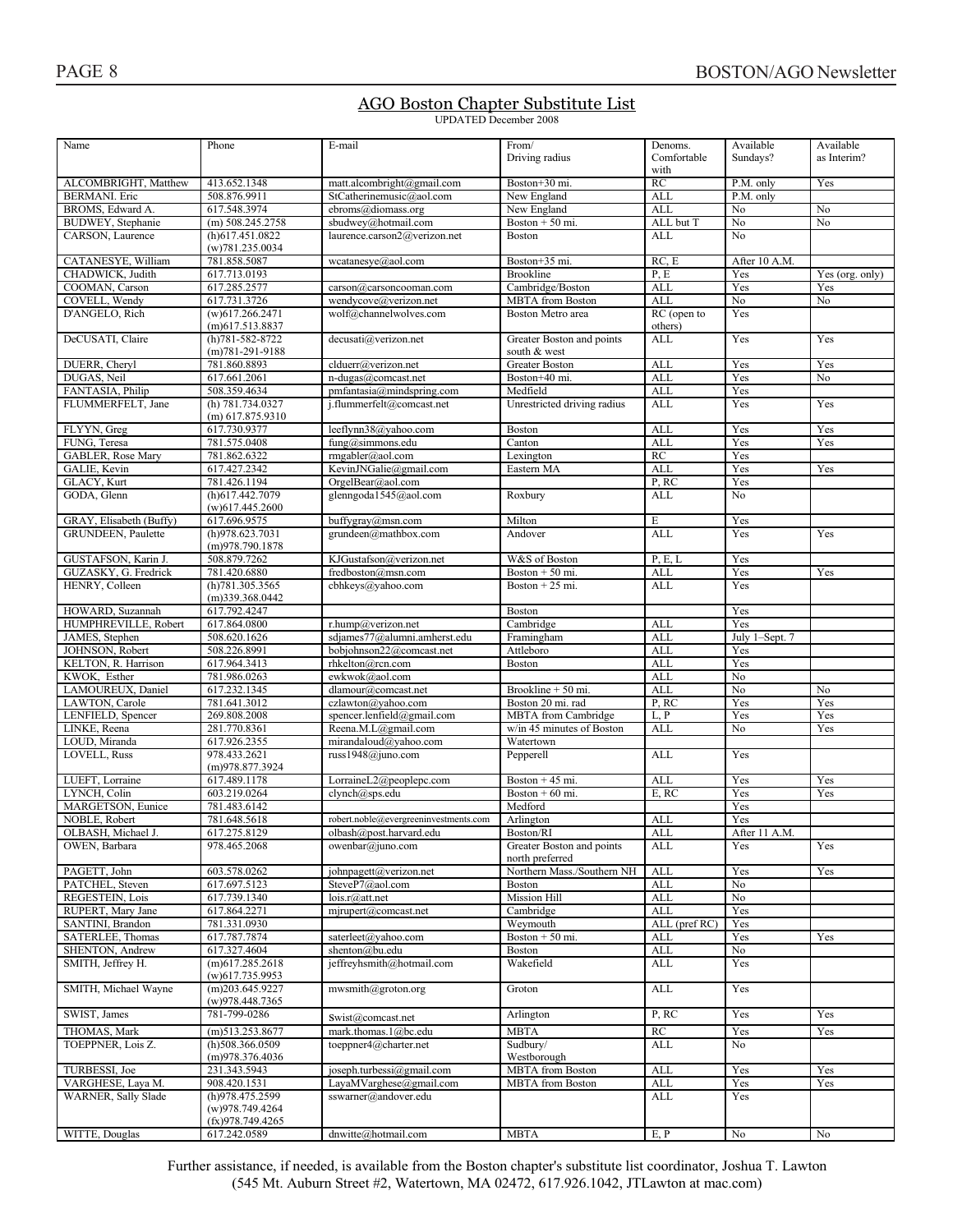|                                                                                 | THE LANDMARKS CONVENTION                                                                                        |  |  |  |
|---------------------------------------------------------------------------------|-----------------------------------------------------------------------------------------------------------------|--|--|--|
| <b>Boston</b><br>The Landmarks Convention<br><b>Regions I &amp; II Combined</b> | Boston AGO 2009 Regions I & II Convention, July 1-3, 2009                                                       |  |  |  |
| July 1-4, 2009<br>agoboston2009.com                                             | <b>REGISTRATION FORM</b><br>Use one form per person                                                             |  |  |  |
|                                                                                 | Name (as preferred on ID badge) Manual Manual Manual Manual Manual Manual Manual Manual Manual Manual Manual Ma |  |  |  |
|                                                                                 | Church/Institution                                                                                              |  |  |  |
|                                                                                 | Mailing                                                                                                         |  |  |  |
|                                                                                 | Address                                                                                                         |  |  |  |
|                                                                                 |                                                                                                                 |  |  |  |
|                                                                                 |                                                                                                                 |  |  |  |
|                                                                                 |                                                                                                                 |  |  |  |
|                                                                                 | Primary                                                                                                         |  |  |  |
|                                                                                 |                                                                                                                 |  |  |  |
|                                                                                 | AGO/RCCO                                                                                                        |  |  |  |
|                                                                                 | Certificates                                                                                                    |  |  |  |
|                                                                                 | May we include your contact information on the roster of attendees to be distributed?                           |  |  |  |
|                                                                                 | Yes, No E-mail address only? Yes, No                                                                            |  |  |  |

#### **CONVENTION FEES**

| Check all that apply                                             | Postmarked through February 28 |           | <b>Starting March 1</b> |  |  |  |
|------------------------------------------------------------------|--------------------------------|-----------|-------------------------|--|--|--|
| Regular AGO/RCCO Member                                          | \$295                          |           | \$345                   |  |  |  |
| Special Member (under 21, 65+, disabled)                         | \$250                          |           | \$295                   |  |  |  |
| Member's spouse/partner at same address                          | \$250                          |           | \$295                   |  |  |  |
| Student Member *                                                 |                                |           |                         |  |  |  |
| Must be full-time, include copy of valid school ID               | No Fee                         |           | No Fee                  |  |  |  |
| Non-AGO Member                                                   | \$345                          |           | \$395                   |  |  |  |
| Daily Registration                                               |                                | \$125/day |                         |  |  |  |
| Optional Transportation Package, July 1-3                        |                                | \$115     |                         |  |  |  |
| For those significantly challenged by longs walks/stairs.        |                                |           |                         |  |  |  |
| Note: Registration includes a subway & bus pass;                 |                                |           |                         |  |  |  |
| all are urged to this public transportation as they are able.    |                                |           |                         |  |  |  |
| Gala dinner buffet, Friday July 3, at Trinity Church \$40        |                                |           |                         |  |  |  |
| Post-convention trip to Methuen Music Hall                       |                                |           |                         |  |  |  |
| Deluxe coach round-trip from hotel $+$ concert admission<br>\$30 |                                |           |                         |  |  |  |
| I would like to be a Friend of the Landmarks Convention          |                                |           |                         |  |  |  |
| Tax deductible \$250, \$100, \$50, other                         |                                |           |                         |  |  |  |
| May we list you as a friend in the program book? Yes             | . No                           |           |                         |  |  |  |

Total Fees/Contribution (Add together your checked items above.)

*Please make checks payable to Boston Chapter AGO, memo 2009 Regional Convention. A refund of fees paid, less a \$50 processing fee, will be made upon written request postmarked no later than June 1, 2009. No fee refunds will be made after June 4, 2009.*

*\* Student Member Registrations, and all non-*Paypal *(via website) registrations should be sent by USPS to:* Landmarks AGO Convention 2009, c/o Mary Sue Willie, Registrar, 41 Hillcrest Road, Concord, MA 01742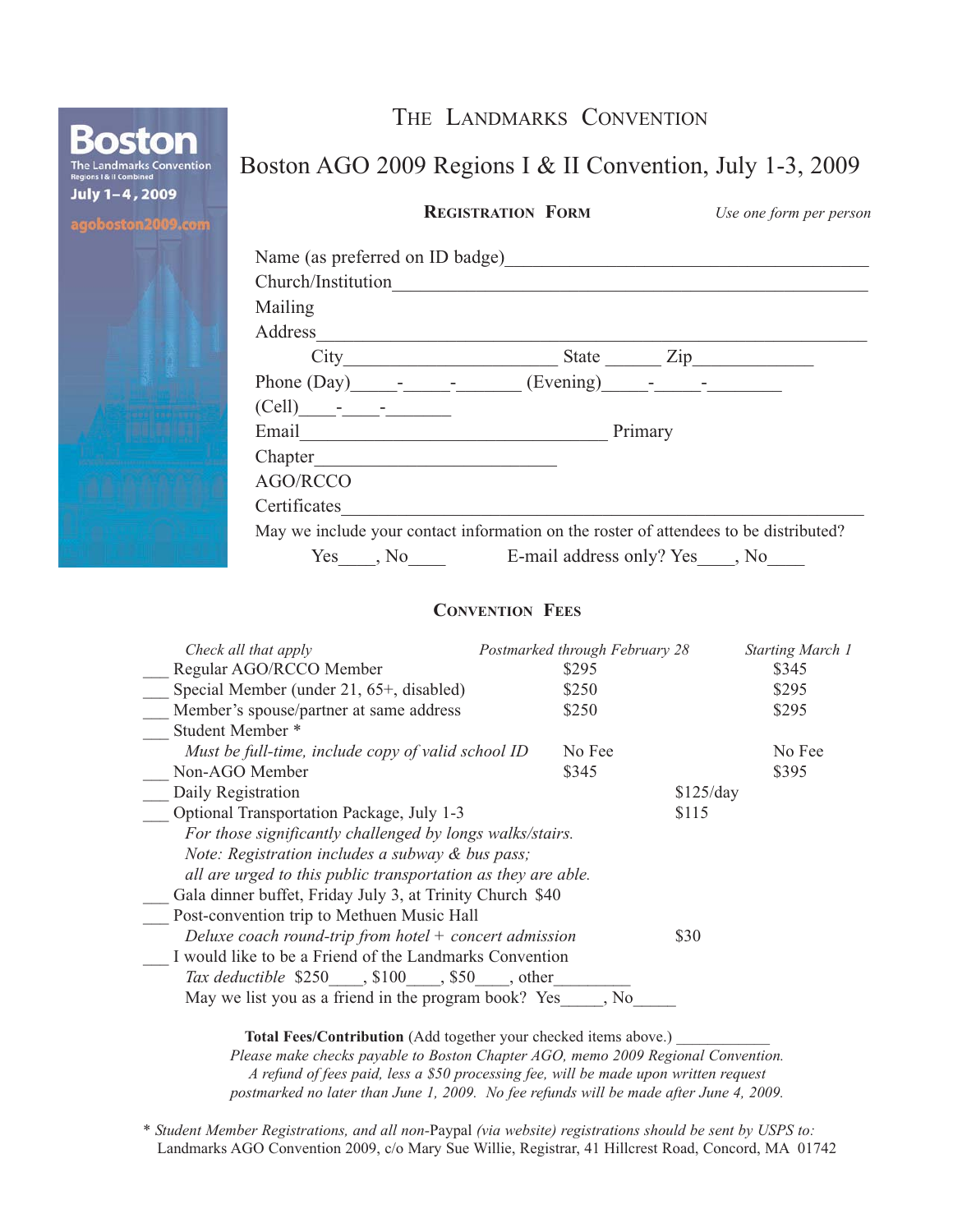#### **WORKSHOP SELECTION**

*For each block listed below, please indicate your first and second choice. See website for complete description of workshops.*

**Block 1** – Wednesday, July 1 (Choose up to three.)

*Note: Hotel and St. Cecilia's Church are one city block apart; going to and from involves an easy 5-minute walk.*

| Workshops at Hotel |  |                           |      | Workshops at St. Cecilia's Church |                            |  |  |
|--------------------|--|---------------------------|------|-----------------------------------|----------------------------|--|--|
| 1:00               |  | <b>Youth Choirs</b>       | 1:00 |                                   | Mendelssohn's Organ Music  |  |  |
|                    |  | (Jane Money)              |      |                                   | (Mark Dwyer)               |  |  |
| 2:15               |  | Voice Training for Choirs | 2:15 |                                   | Hymn-playing               |  |  |
|                    |  | (Nancy Armstrong)         |      |                                   | (Mark Engelhardt)          |  |  |
| 3:30               |  | Sight-reading for Choirs  | 3:30 |                                   | Improvisation at the organ |  |  |
|                    |  | (Richard Bunbury)         |      |                                   | (David Briggs)             |  |  |

**Block 2** – Thursday, July 2 (Choose up to three.) All Workshops at Hotel

| 1:00 | The Reformation and its   | 1:00 | Folk Hymns and Shape-note Music |
|------|---------------------------|------|---------------------------------|
|      | Music in Church, School   |      | (Jim and Maggie Dalton)         |
|      | and Home                  |      |                                 |
|      | (Christopher Brown)       |      |                                 |
| 2:15 | Handel's English Language | 2:15 | Crossover/Blended Music         |
|      | Choral Works              |      | (Ed Broms)                      |
|      | (Donald Teeters)          |      |                                 |
| 3:30 | Alexander Method for      | 3:30 | <b>AGO</b> Examinations         |
|      | Organists                 |      | (Cheryl Duerr)                  |
|      | (Mara Solkolsky)          |      |                                 |

**Block 3** – Friday, July 3 (Choose up to three.) All Workshops at Hotel

| 1:00 | Professional Development   | 1:00 | Anthem Reading Session 1 |
|------|----------------------------|------|--------------------------|
|      | Panel (W. James Owen)      |      |                          |
| 2:15 | Women's Issues Panel       | 2:15 | Anthem Reading Session 2 |
|      | (Eileen Guenther)          |      |                          |
| 3:30 | <b>Chapter Development</b> | 3:30 | Anthem Reading Session 3 |
|      | Panel (Lois Toeppner)      |      |                          |

#### **HOTEL**

A block of rooms has been reserved from June 29 through July 4 in the Back Bay Hilton, Boston. The rate is \$189 per night. For hotel reservations, visit www.agoboston2009.com or call toll-free (800) HILTONS and reference American Guild of Organists Regions I & II Convention.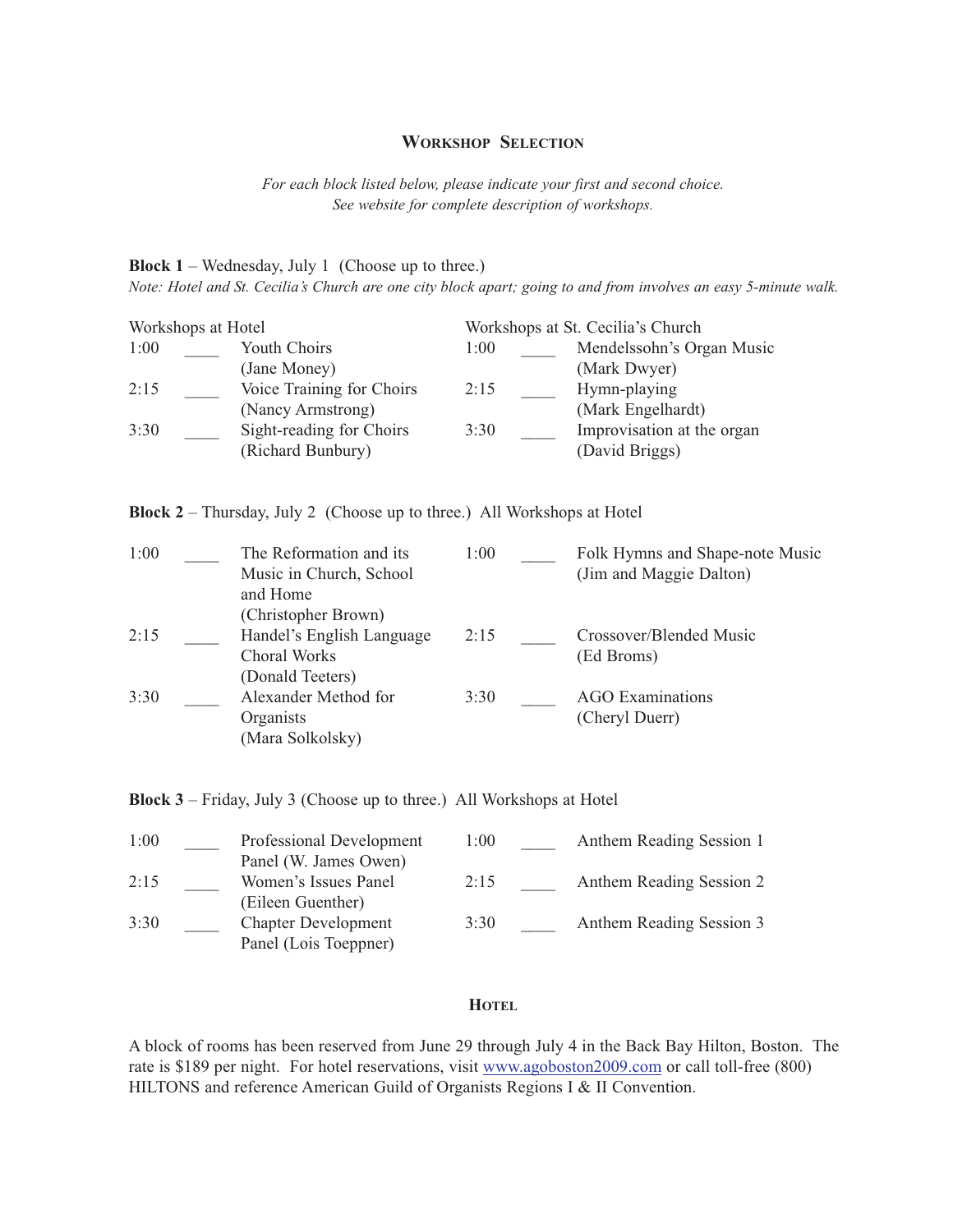### **PLACEMENT JANUARY, 2009**

The date in brackets following a church's name shows when the church first requested a listing. Salary is income paid by the church. Services such as funerals (fn) and weddings (wd) with additional fees are estimated as shown.

| Denomination Hours |           | Location          | Name of Church                         | Organ             | Salarv      | Est. Add'l Comp                   |
|--------------------|-----------|-------------------|----------------------------------------|-------------------|-------------|-----------------------------------|
| Episcopal          | 10        | Newton, MA        | Trinity Parish [06/08]                 | Hook & Hastings   | 16,900      | $2-4$ fn/0-2                      |
|                    |           |                   |                                        |                   |             | wd                                |
| Episcopal          | 20        | Weston, MA        | St Peter's Episcopal Church [08/08]    | Aeolian-Skinner   | 30,000-     | $5$ fn/ $5$ wd                    |
|                    |           |                   |                                        |                   | 35.000      |                                   |
| Episcopal          | 4         | Roxbury Crossing, | St. Cyprian's Episcopal Church [10/08] | Rodgers           | \$14,000    | $8 \text{ fn}/2 \text{ wd}$       |
|                    |           | MA                |                                        |                   |             |                                   |
| UU                 | 10        | Mendon $&$        | Unitarian Congregation of Mendon and   | $(1)$ Lawes       | \$7,000-    | $4$ fn/wd                         |
|                    |           | Uxbridge, MA      | Uxbridge [05/08]                       | (2) Hook/Hastings | 10,000      |                                   |
| UCC/American       | 15        | Northborough,     | Trinity Church of Northborough [07/08] | Skinner           | 14,000-     | $2$ fn/ $2$ wd                    |
| <b>Baptist</b>     |           | MA                |                                        |                   | 17,000      |                                   |
| <b>UCC</b>         | $10-15$   | Sudbury, MA       | Memorial Congregational Church [10/08] | Rodgers/Ruffatti  | \$17,500-   | $4 \text{ fh}/1 \text{ wd}$       |
|                    |           |                   |                                        |                   | 21,000      |                                   |
|                    |           |                   |                                        |                   | (Sept-June) |                                   |
| UU                 | $20+$     | Newburyport, MA   | First Religious Society UU [12/08]     | Abbey             | \$23,700-   | $12 \text{ ft}$ / $20 \text{ wd}$ |
|                    |           |                   |                                        |                   | 25,700      |                                   |
|                    |           |                   |                                        |                   | (Sept-June) |                                   |
| Evangelical        | $12 - 15$ | Lexington, MA     | <b>Trinity Covenant Church</b>         | Hook & Hastings   | $$13,000-$  | $-$                               |
| Covenant           |           |                   |                                        |                   | 20,000      |                                   |

#### **ORGANIST ONLY**

| RC        | vari- | Cambridge, MA | St Paul's Parish, Cambridge, MA [10/08]  | Casavant,       | \$150/svc  | N/A                 |
|-----------|-------|---------------|------------------------------------------|-----------------|------------|---------------------|
|           | able  |               |                                          | Woodberry &     | \$75       |                     |
|           |       |               |                                          | Harris          | rehearsal  |                     |
| UU        | 8     | Lynn, MA      | Unitarian Universalist Church of Greater | Aeolian-Skinner | $7,000-$   | $2 \text{ ft}/3$ wd |
|           |       |               | Lynn, MA $[06/08]$                       |                 | 9,000(3)   |                     |
|           |       |               |                                          |                 | $w$ ks/mo) |                     |
| Episcopal | 8     | Brookline, MA | Church of our Saviour [07/08]            | Allen           | 7,800-     | $4$ fn/4 wd         |
|           |       |               |                                          |                 | 8.400      |                     |

#### **DIRECTOR ONLY**

| <b>UCC</b> | $\sim$<br>эu | exington. | $\sim$<br>Christ<br>Hancock<br>United<br>hurch of | $\sim$<br>Aeolian '<br>Skinner | $-50.000$<br>.000 | N/A |
|------------|--------------|-----------|---------------------------------------------------|--------------------------------|-------------------|-----|
|            |              | МA        | [07/08]<br>ιUι                                    |                                |                   |     |

Please also see postings at www.bostonago.com for contact information regarding these openings. Some churches here may no longer be receiving names but have not notified placement.

The following position has been filled: St Peter's Episcopal, Cambridge.

**LISTING YOUR CHURCH ON THIS PAGE** Contact Janet Hunt, Placement Coordinator, at janet.hunt@sjs.edu.

#### **Broadcast Schedule - Sundays 7:00am –7:25am WCRB (99.5 fm) and streaming on internet www.wcrb.com** CELEBRATING 50th YEAR OF BROADCASTING ON WCRB

Martin Steinmetz, Executive Producer and Technical Director; Rob Stuart-Vail Announcer

| Date     | <b>Performer</b>      | <b>Location</b>          | <b>Music</b>                                              |
|----------|-----------------------|--------------------------|-----------------------------------------------------------|
| Jan 4    | Stephen Hamilton      | St. Joseph Chapel, Holy  | Chorale-Prelude, Bohm; Finale, Sonata 6, Mendelssohn;     |
|          |                       | Cross                    | Prelude & Fugue in Cm, Bach                               |
| Jan 11   | Jeremy Bruns          | Immaculate Conception,   | Andante, Mozart; Variations, Sweelinck; Vivace from       |
|          |                       | <b>Boston</b>            | Symphony #6, Vierne                                       |
| Jan $18$ | <b>Stuart Forster</b> | Christ Church, Cambridge | Chorale in A minor, Franck; "Finale" from Symphony No.    |
|          |                       |                          | 9. Dvorak                                                 |
| Jan 25   | Olivier Latry         | Holy Cross Cathedral     | Finale from Symph. #2, Vierne; Chorale No. 2 in b, Franck |